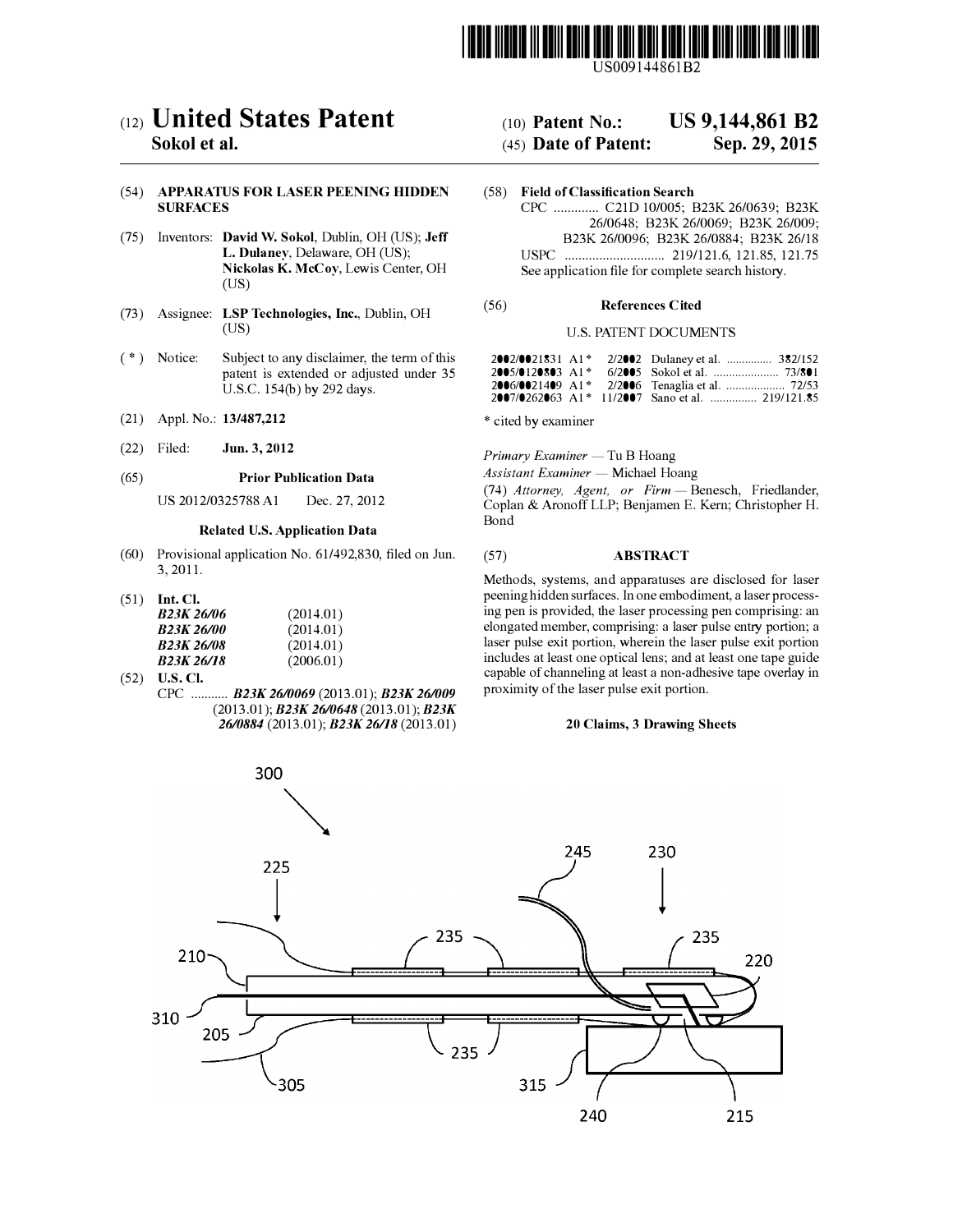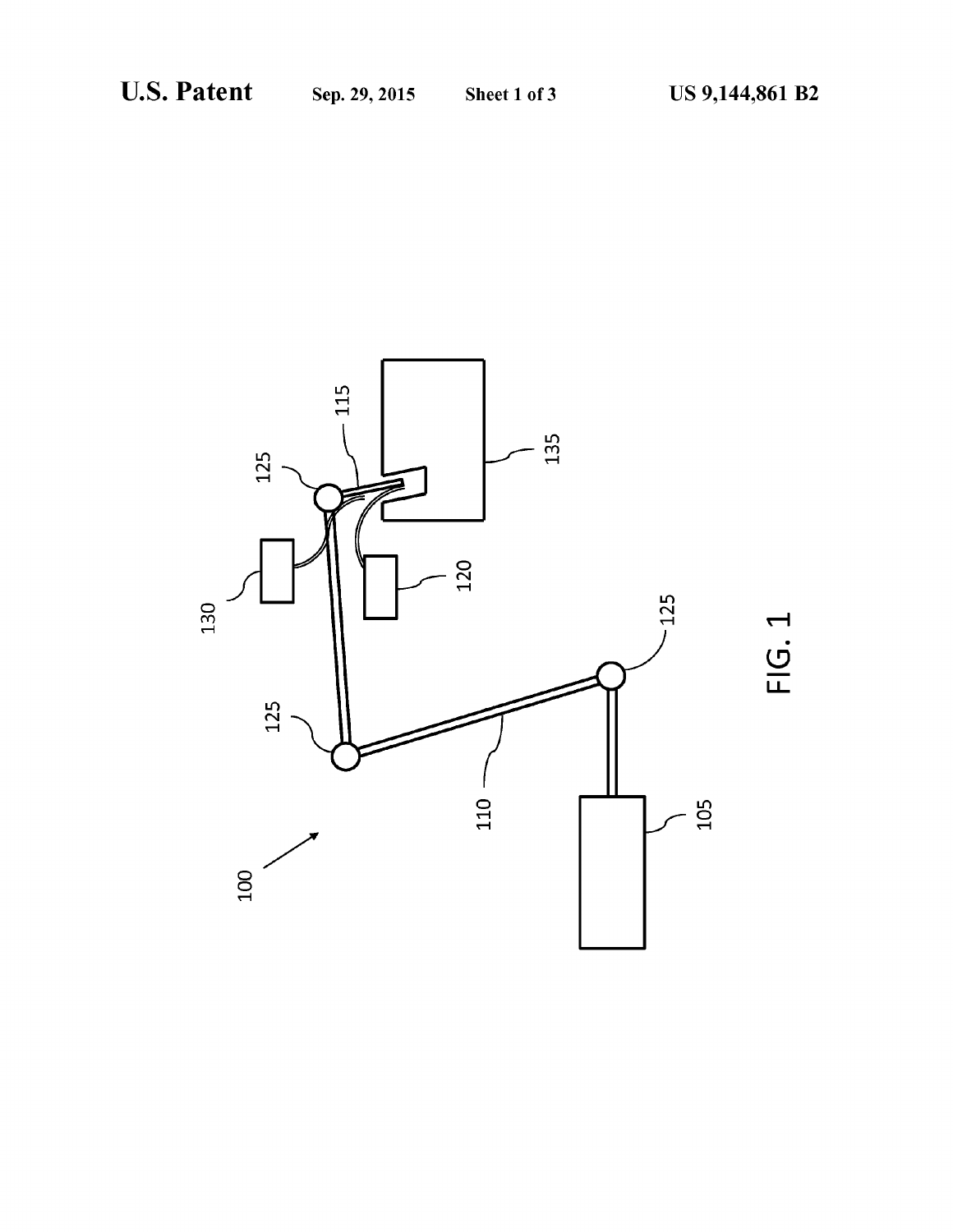

FIG. 2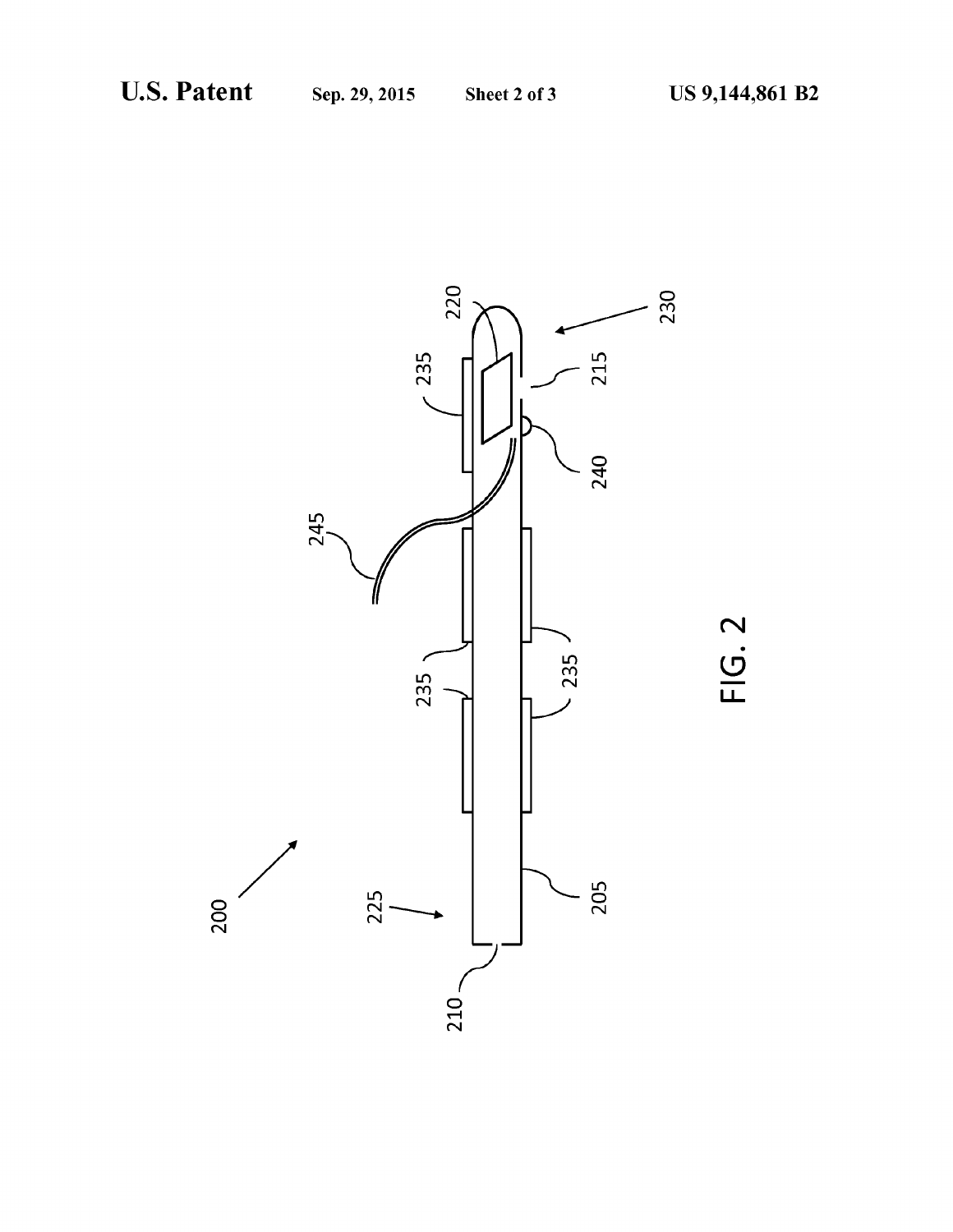

FIG. 3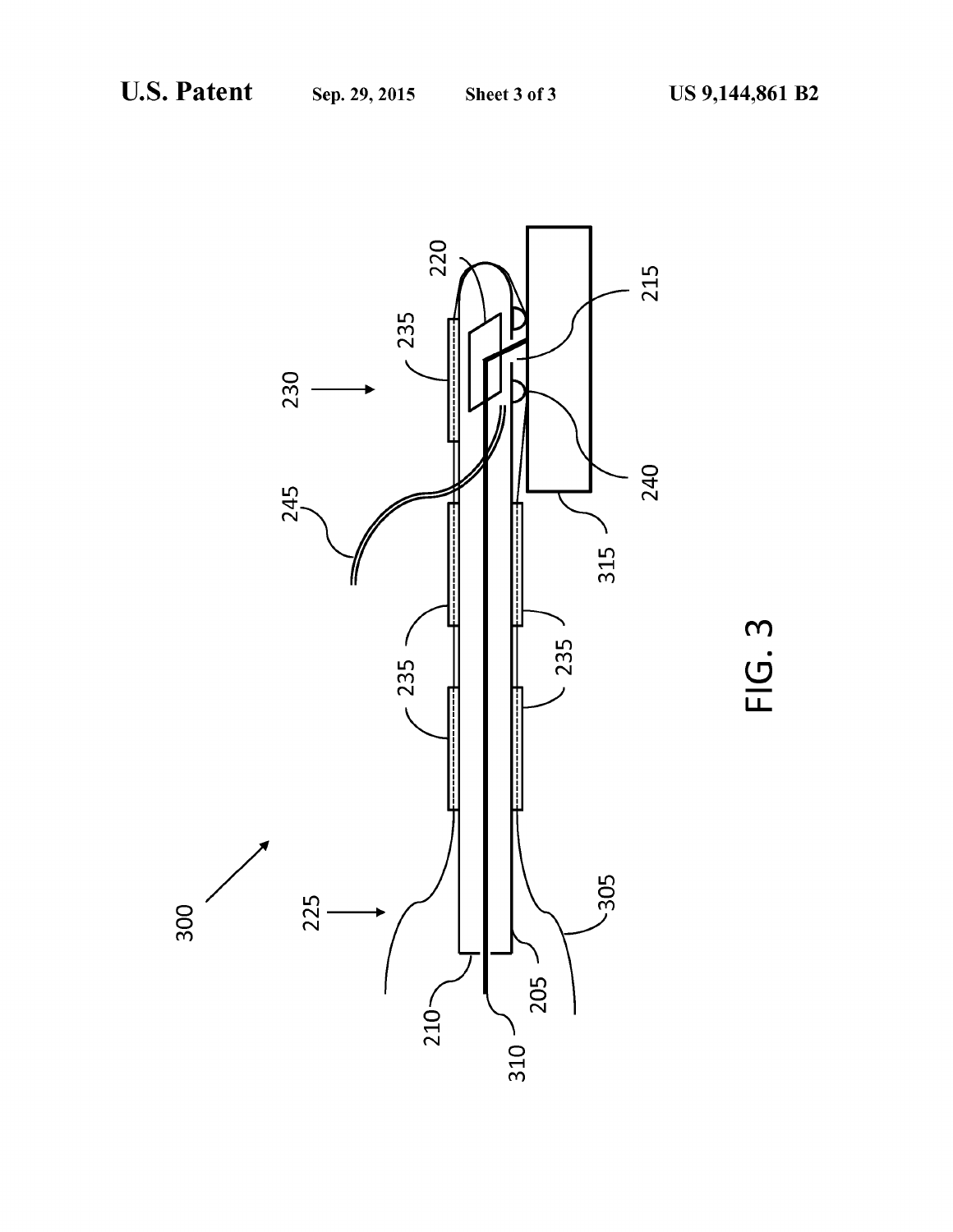$\overline{\mathbf{5}}$ 

### **APPARATUS FOR LASER PEENING HIDDEN SURFACES**

#### **CROSS-REFERENCE TO RELATED APPLICATIONS**

This application claims priority from U.S. Provisional Patent Application No. 61/492,830, filed on Jun. 3, 2011, which is incorporated by reference herein in its entirety.

#### STATEMENT REGARDING FEDERALLY FUNDED RESEARCH AND DEVELOPMENT

The United States Government has rights in this invention pursuant to Contract No. FA 8650-08-C-5303 between the 15 United States Air Force and the assignee, LSP Technologies, Inc.

#### **BACKGROUND**

Laser peening (also known as laser shock processing or laser shock peening) is an innovative surface treatment for improving the fatigue strength and damage tolerance of metal parts. Laser peening drives high amplitude shock waves into a part surface using high intensity laser pulses. The shock 25 waves are used to develop deep compressive residual stresses in the surfaces of fatigue-prone parts. Typically, these stresses penetrate five to ten times deeper than conventional metal shot peening. These compressive surface stresses inhibit the initiation and propagation of fatigue cracks.

Laser peening has been particularly effective at preventing fatigue failures in aircraft engine metal alloy fan and compressor blades. However, the application of laser peening is much broader. The application can encompass aerospace structures, helicopter gears and propulsion components, auto- 35 motive parts, orthopedic implants, tooling and dies, and numerous other military and industrial parts prone to metal fatigue failures.

Before laser peening, an overlay coating, which may be substantially opaque to the laser beam, may be applied to the 40 part surface being treated. An additional layer, which may be substantially transparent to the laser beam, may be placed over the opaque overlay. The transparent layer may also be applied directly to the part surface, without the application of an opaque layer. The opaque overlay may be, for example, 45 black paint, or tape. The transparent overlay may be, for example, flowing water.

Suitable laser peening systems, apparatuses, and processing conditions are disclosed in, for example, one or more of U.S. Pat. Nos. 5,741,559, 6,191,385, 6,373,876, and 7,268, 50 317, each of which is incorporated by reference in its entirety.

The laser pulses pass through the transparent overlay and strike the opaque overlay, causing the opaque overlay to vaporize. The vapor absorbs the remaining laser energy and produces a rapidly expanding plasma plume. Because the 55 expanding plasma is confined momentarily between the surface of the part and the transparent overlay, a rapidly rising high-pressure shock wave is created, which propagates into the part. When the peak stress created by the shock wave is above the dynamic yield strength of the metal part, the metal 60 yields, and the metal is "cold worked" or plastically deformed on, and just under, the surface. This plastic deformation results in compressive residual stresses in the surface of the part. The depth and magnitude of the residual stresses depend upon the magnitude and rate of attenuation of the shock wave 65 as it passes through the surface layer, the material properties, and the processing conditions specific to the application.

Compressive residual stresses typically extend as deep or deeper than about 0.040 to about 0.060 inches (about 1.0 to about 1.5 mm) into the surface, and can approach the yield strength of the material.

Laser peening typically requires line-of-sight access to the surface of the workpiece to be treated. In laser peening operations, it is sometimes necessary to laser peen surfaces that may not be readily processed using traditional laser peening apparatuses. For example, some surfaces are hidden, or out of direct line-of-sight, and as such are not able to be exposed to a laser beam generated from outside the workpiece. Such surfaces may include, for example, inside holes, notches, grooves, internal cavities, dovetail joints, and the like. Previous attempts at laser peening such hidden surfaces have required the insertion of a reflective element into the cavity adjacent to the hidden surface, and directing a laser pulse onto the reflective element, which redirects the pulse onto the hidden surface. However, this method requires additional steps and, thus, additional time to laser peen hidden surfaces. 20 What is needed is a laser peening apparatus that is capable of accessing these hidden surfaces and directly applying a laser pulse thereto.

#### **SUMMARY**

In one embodiment, a laser processing pen is provided, the laser processing pen comprising: an elongated member, comprising: a laser pulse entry portion, and a laser pulse exit portion, wherein the laser pulse exit portion includes at least one optical lens.

In one embodiment, an apparatus for laser peening a workpiece is provided, the apparatus comprising: a laser beam source; a beam delivery system; a laser processing pen; and an overlay application system.

In one embodiment, an apparatus for laser peening a workpiece is provided, the apparatus comprising: a laser beam source; a beam delivery system comprising an articulated arm; and a laser processing pen operatively connected to an overlay application system.

#### BRIEF DESCRIPTION OF THE DRAWINGS

The accompanying figures, which are incorporated in and constitute a part of the specification, illustrate various example systems, methods, and results, and are used merely to illustrate various example embodiments.

FIG. 1 illustrates an example arrangement of an apparatus for laser peening a workpiece.

FIG. 2 illustrates an example arrangement of a laser processing pen.

FIG. 3 illustrates another example arrangement of a laser processing pen.

#### DETAILED DESCRIPTION

FIG. 1 illustrates one embodiment of an apparatus 100 for laser peening a workpiece. Apparatus 100 includes a laser beam source 105, a beam delivery system 110, a laser processing pen 115, an opaque overlay application system 120, at least one pivoting device 125, and a transparent overlay application system 130. Laser beam source 105 may be any suitable laser beam source including, for example, those disclosed in U.S. Pat. No. 6,373,876. In one embodiment, laser beam source 105 is a high-repetition rate laser system.

Beam delivery system 110 may be operatively connected to laser beam source 105. In one embodiment, beam delivery system 110 comprises an elongated member that is at least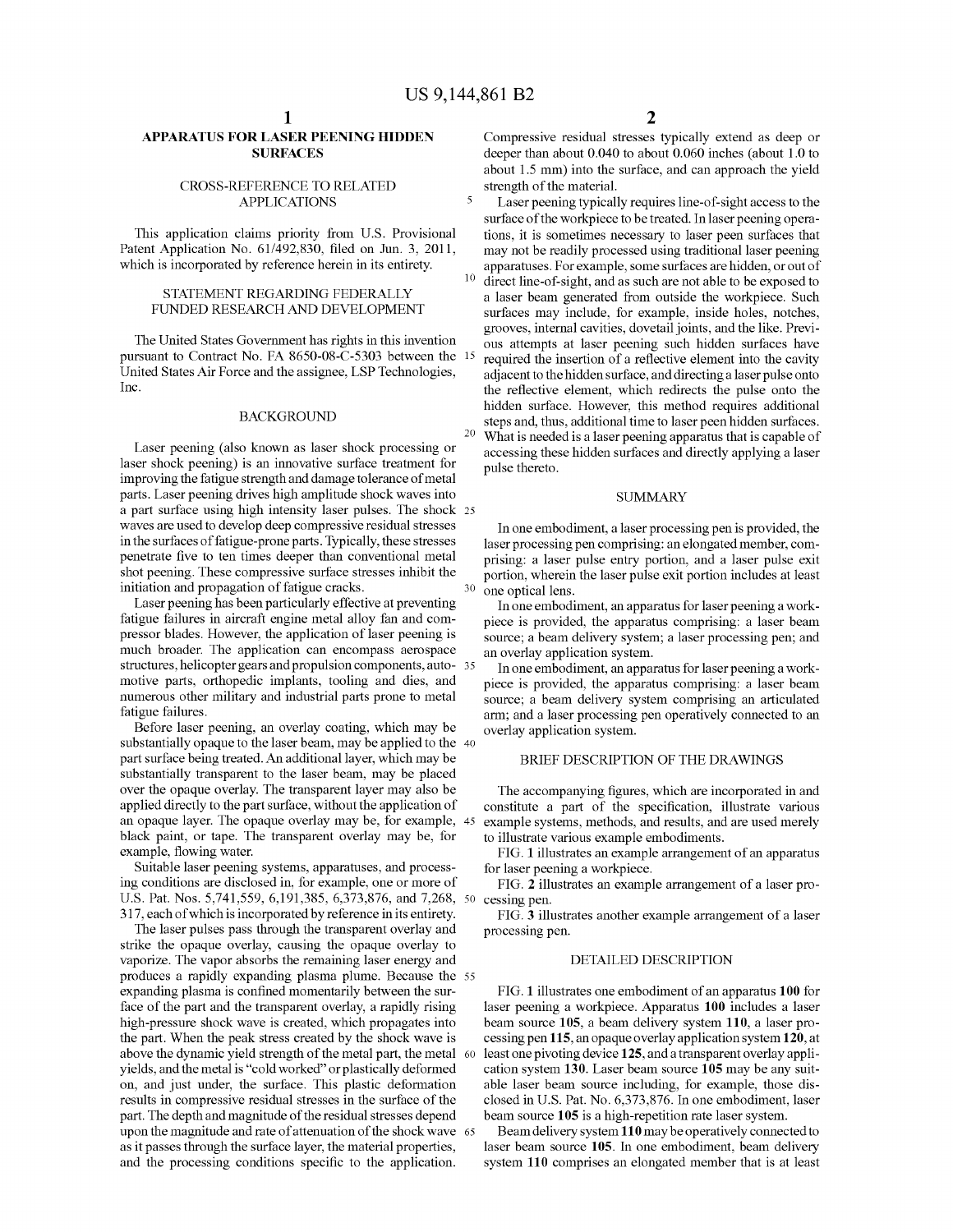partially hollow. In another embodiment, beam delivery system 110 comprises an elongated member capable of at least substantially enclosing a laser beam. In another embodiment, beam delivery system 110 comprises an elongated member capable of guiding a laser beam. In another embodiment, 5 beam delivery system 110 comprises an elongated arm member configured to pivot about at least one axis via pivoting device 125. Pivoting device 125 may comprise a hinge, ball and socket, joint, or any other suitable pivoting device. In another embodiment, beam delivery system 110 comprises an 10 elongated arm member configured to pivot about multiple axes. For example, the elongated arm member may be configured to pivot about one or more of the x-axis, y-axis, and z-axis. In another embodiment, beam delivery system 110 comprises an articulated arm, configured to pivot, rotate, or 15 both, at a plurality of points about a plurality of axes. In one embodiment, beam delivery system 110 comprises an elongated arm member configured to extend or contract longitudinally, so as to increase or decrease in length. In one embodiment, beam delivery system 110 may comprise mirrors to 20 direct a laser beam through pivoting device 125. In another embodiment, beam delivery system 110 may comprise a fiber optic device, including at least one fiber optic cable to direct a laser beam through pivoting device 125. Beam delivery system 110 may be constructed from a variety of materials, 25 including metals, polymers, alloys, composites, and any other suitable material.

Laser processing pen 115 may be operatively connected to beam delivery system 110. Laser processing pen 115 may comprise an elongated member. Various embodiments of 30 laser processing pen 115 are disclosed below with regard to FIGS. 2 and 3.

In one embodiment, the apparatus comprises an overlay application system. In one embodiment, the overlay application system comprises an opaque overlay application system, 35 such as opaque overlay application system 120. In another embodiment, the overlay application system comprises a transparent overlay application system, such as transparent overlay application system 130. In yet another embodiment, the overlay application system comprises both an opaque 40 overlay application system and a transparent overlay application system. The overlay application system may be configured to selectively apply an opaque overlay and a transparent overlay, either simultaneously or consecutively. In one embodiment, the overlay application system comprises a wet- 45 ting fluid, which capable of enhancing cohesion between a tape overlay and a workpiece. In such an embodiment, the wetting fluid may be applied to either the tape overlay, or the workpiece. In another embodiment, the wetting fluid may be a component of either opaque overlay application system 50 120, transparent overlay application system 130, or both.

Opaque overlay application system 120 may comprise any system for applying opaque overlay, including, for example, the systems and apparatuses disclosed in U.S. Pat. Nos. 5,741, 559 and 7,268,317. In one embodiment, opaque overlay 55 application system 120 applies a black paint overlay. In another embodiment, opaque overlay application system 120 applies a liquid energy-absorbing overlay that is resistant to drying and dissolution by a transparent overlay. In one embodiment, opaque overlay application system 120 delivers 60 opaque overlay to the workpiece 135 via a nozzle located in the proximity of laser processing pen 115 before application of a laser pulse to workpiece 135. This nozzle may be operatively connected to laser processing pen 115. In another embodiment, opaque overlay application system 120 applies 65 opaque overlay to workpiece 135 before laser peening. In yet another embodiment, opaque overlay application system 120

applies opaque overlay to workpiece 135 before application of a laser pulse to the workpiece.

In one embodiment, opaque overlay application system 120 applies a tape overlay. In another embodiment, the tape overlay is a non-adhesive tape overlay. In another embodiment, opaque overlay application system 120 comprises a system wherein tape overlay travels from a first reel (not shown), to a position near laser processing pen 115 where it is exposed to a laser beam, and onto a second reel (not shown). In this embodiment, opaque overlay application system 120 may also comprise at least one automatic tape advancing device (not shown) capable of advancing the tape overlay from the first reel to the second reel. Opaque overlay application system 120 may further comprise at least one automatic tape advancing system configured to index the tape overlay a short distance prior to each application of a laser pulse to workpiece 135. Further, this embodiment may also comprise at least one tape tensioning device (not shown) capable of maintaining appropriate tension in a tape overlay. The at least one tape tensioning device may be capable of maintaining appropriate tension in a tape overlay when the tape overlay is stationary, in motion, or both. In another embodiment, the at least one tape tensioning device is capable of maintaining the tape overlay in intimate contact with workpiece 135. For example, the tape tensioning device might apply a tension in the tape overlay across a span created by two or more elements of laser processing pen 115. Laser processing pen 115 may then be positioned adjacent to workpiece 135 such that workpiece 135 falls between, and across the plane created by, the two or more elements of laser processing pen 115, thus forcing the tape overlay to stay in intimate contact with workpiece 135. In another embodiment, the first and/or second reels may be replaced with containers, spools, or eliminated altogether. In another embodiment, tape overlay is stored on or in any number of devices.

Transparent overlay application system 130 may apply a transparent overlay to at least one of the opaque overlay, workpiece 135, the laser processing pen's optical lens (described below with regard to FIG. 2), or the laser pulse exit portion (described below with regard to FIG. 2). In one embodiment, transparent overlay application system 130 applies a liquid. In another embodiment, transparent overlay application system 130 applies water. In another embodiment, transparent overlay application system 130 is operatively connected to laser processing pen 115. In one embodiment, transparent overlay application system 130 delivers transparent overlay to the opaque overlay, workpiece 135, the laser processing pen's optical lens, or the laser pulse exit portion via a nozzle located in the proximity of laser processing pen 115 before application of a laser pulse to workpiece 135. This nozzle may be operatively connected to laser processing pen 115. In another embodiment, transparent overlay application system 130 applies transparent overlay to the opaque overlay, workpiece 135, the laser processing pen's optical lens, or the laser pulse exit portion prior to laser peening.

FIG. 2 illustrates one embodiment of a laser processing pen 200. Laser processing pen 200 comprises an elongated member 205 which comprises a laser pulse entry portion 210 and a laser pulse exit portion 215. In one embodiment, laser pulse entry portion 210 is operatively connected to the beam delivery system. Laser pulse exit portion 215 may comprise at least one optical lens 220. In one embodiment, elongated member 205 comprises a substantially cylindrical and at least partially hollow tube. In another embodiment, elongated member 205 may have any suitable cross-section. In one embodiment, elongated member 205 has a cross-sectional outside diameter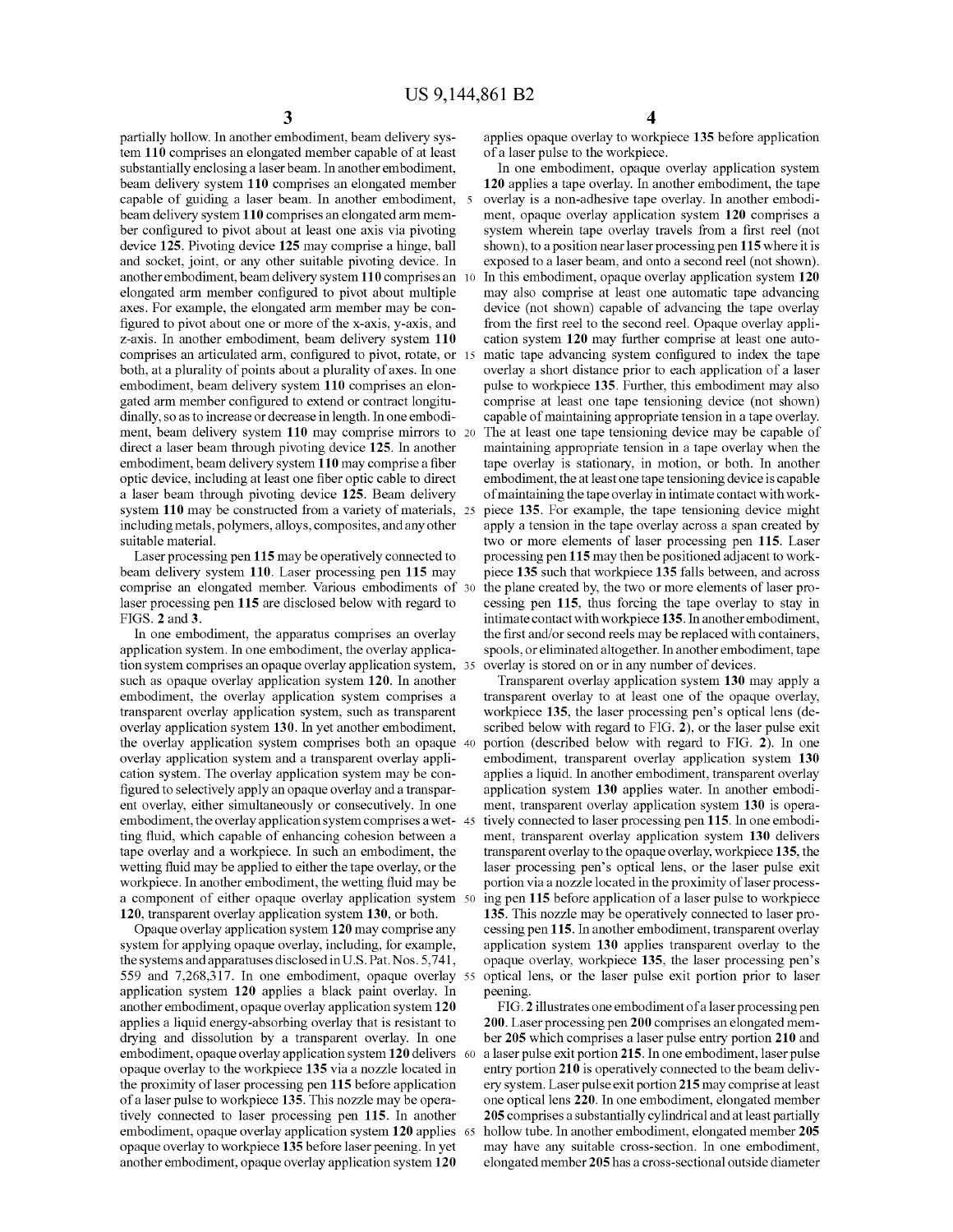of less than about 20 mm. Elongated member 205 may be constructed from a variety of materials, including metals, polymers, alloys, composites, and any other suitable materials.

In one embodiment, laser pulse entry portion 210 is a 5 perforation in elongated member 205 having a size and shape configured to allow a laser beam to pass through uninhibited. In another embodiment, laser pulse entry portion 210 may be a lens or window capable of transmitting a laser beam. In one embodiment, laser pulse exit portion 215 is a perforation in 10 elongated member 205 having a size and shape configured to allow a laser beam to pass through uninhibited. In another embodiment, laser pulse exit portion 215 may be a lens or window capable of transmitting a laser beam.

In one embodiment, optical lens  $220$  is capable of focusing 15 a laser beam such that the beam has at least one of a circular cross section, an elliptical cross section, and a rectangular cross-section. However, optical lens 220 may also be capable of focusing a laser beam in such a manner as to create any cross section desired (e.g., rectangular, including square, or 20) hexagonal). In one embodiment, laser processing pen 200 includes a plurality of optical lenses, including at least one spherical lens, and at least one cylindrical lens. In one embodiment, the at least one optical lens 220 has a diameter of less than about 10 mm. In another embodiment, the at least 25 one optical lens 220 has a diameter between about 2 mm and about 10 mm. In another embodiment, the at least one optical lens 220 has a diameter between about 3 mm and about 8 mm. In yet another embodiment, the at least one optical lens 220 has a diameter between about 4 mm and about 6 mm.

With continued reference to FIG. 2, laser processing pen 200 may comprise an elongated member 205 having at least a proximal end 225 and a distal end 230. In one embodiment, laser pulse entry portion 210 is located near proximal end 225. In another embodiment, laser pulse exit portion 215 is 35 located near distal end 230.

In one embodiment, elongated member 205 comprises at least one tape guide 235. In one embodiment, at least one tape guide 235 is configured to channel at least a tape overlay. In another embodiment, at least one tape guide 235 is configured 40 to channel at least a non-adhesive tape overlay. In another embodiment, at least one tape guide 235 is configured to channel at least a tape overlay in the proximity of laser pulse exit portion 215. At least one tape guide 235 may be operatively connected to elongated member 205, and configured to 45 channel a tape overlay longitudinally along the exterior of elongated member 205. In one embodiment, at least one tape guide 235 is configured to guide tape overlay from proximal end 225 of elongated member 205 to distal end 230 of elongated member 205 and between laser pulse exit portion 215 50 and a workpiece surface. In yet another embodiment, at least one tape guide 235 is configured to channel tape overlay continuously along elongated member 205, around distal end 230, and between laser pulse exit portion 215 and a workpiece surface. In another embodiment, the tape overlay is advanced 55 through at least one tape guide 235 along elongated member 205 by an opaque overlay application system comprising at least one automatic tape advancing device.

In one embodiment, elongated member 205 comprises at least one spacing apparatus 240. In one embodiment, the at 60 least one spacing apparatus 240 is located in the proximity of laser pulse exit portion 215. In another embodiment, at least one spacing apparatus 240 is configured to create a desired space between laser pulse exit portion 215 and a workpiece surface. In one embodiment, spacing apparatus 240 includes 65 at least one spacer, which can include any device capable of maintaining a particular desired spacing, a maximum spac6

ing, or a minimum spacing between elongated member 205 and the workpiece. For example, the at least one spacer can be configured to: maintain a desired spacing between laser pulse exit portion 215 and the workpiece surface, maintain a desired spacing between laser pulse exit portion 215 and a nonadhesive tape overlay, or both. In one embodiment, spacing apparatus 240 includes at least one spacing ball configured to offset tape overlay away from laser pulse exit portion 215 at an appropriate distance, or range of distances. The at least one spacing ball may be integrated into elongated member 205. In another embodiment, tape overlay is channeled between the at least one spacing ball and a workpiece surface. The at least one spacing ball may provide a low-friction surface over which a tape overlay may be channeled. In one embodiment, the at least one spacing ball is a ruby ball. In another embodiment, the at least one spacing ball is biased away from elongated member 205 and toward a workpiece surface. Biasing may be achieved through the use of any biasing device commonly understood in the art, including without limitation a spring. In another embodiment, the at least one biased spacing ball is configured to keep an opaque overlay in intimate contact with a workpiece surface during laser peening. In one embodiment, at least one spacing apparatus 240 may be positioned between laser pulse exit portion 215 and proximal end 225. In another embodiment (not shown), at least one spacing apparatus 240 may be positioned between laser pulse exit portion 215 and distal end 230. In yet another embodiment (not shown), a plurality of spacing apparatuses 240 may be used, and positioned both between laser pulse exit portion 215 and proximal end 225, and between laser pulse exit portion 215 and distal end 230.

Elongated member 205 may further comprise at least one capillary tube 245 configured to deliver a liquid, such as a transparent overlay, onto at least one of optical lens 220, the opaque overlay, laser pulse exit portion 215, and the workpiece surface. As described above in reference to FIG. 1, a transparent overlay may be applied to one or more of optical lens 220, opaque overlay, laser pulse exit portion 215, and workpiece surface during laser peening. In one embodiment, at least one capillary tube 245 may be operatively connected to the transparent overlay application system (described above in reference to FIG. 1). In one embodiment, at least one capillary tube 245 may be integrally incorporated into elongated member 205. In another embodiment, at least one capillary tube 245 is configured to deliver a liquid to the surface of at least one optical lens 220 to flush debris and bubbles therefrom. In another embodiment, at least one capillary tube 245 is configured to deliver a liquid to the surface of at least one optical lens 220 to protect optical lens 220 from debris ejected from the workpiece surface. In another embodiment, at least one capillary tube 245 is configured to deliver a liquid, such as transparent overlay, to the opaque overlay prior to laser peening. In another embodiment, at least one capillary tube 245 is configured to deliver a liquid to laser pulse exit portion 215 to flush debris therefrom. In yet another embodiment (not shown), a plurality of capillary tubes 245 are employed, configured to deliver a liquid onto one or more of optical lens 220, the opaque overlay, laser pulse exit portion 215, and the workpiece surface.

FIG. 3 illustrates another example embodiment of a laser processing pen 300. Laser processing pen 300 is similar to laser processing pen 200 illustrated in FIG. 2. Like components are referred to by like reference numerals.

In this example embodiment, elongated member 205 includes multiple tape guides 235 about its periphery. Elongated member 205 further comprises a plurality of spacing apparatuses 240 positioned on either side of laser pulse exit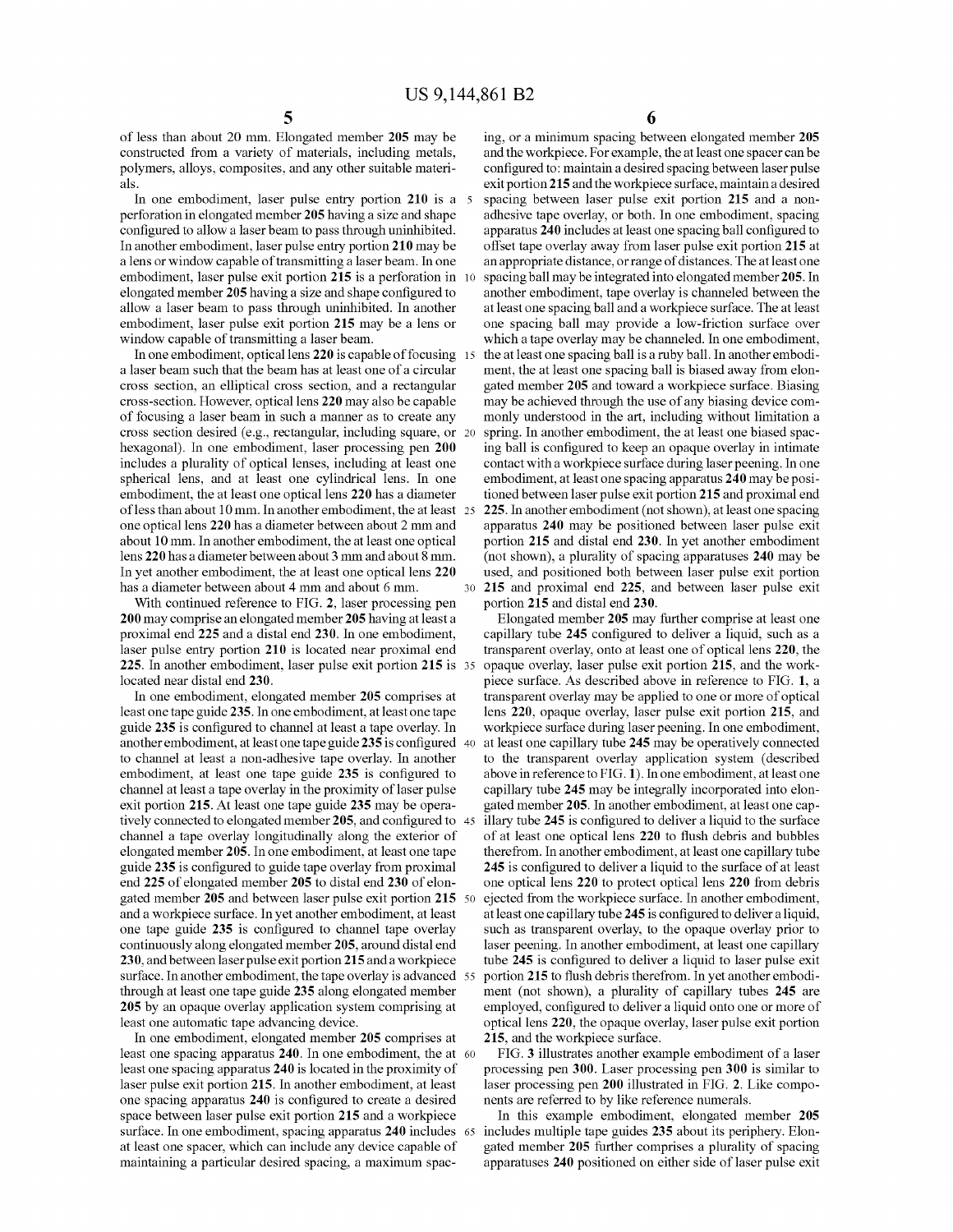10

portion 215. Laser processing pen 300 further comprises a tape overlay 305, channeled through tape guides 235, and between spacing apparatuses 240 and a surface of a workpiece 315. In one example embodiment, tape overlay 305 advances from a first reel of opaque overlay application system (not shown), through tape guides 235, and onto a second reel of opaque overlay application system (not shown). In another embodiment, at least one tape tensioning device (not shown) may be utilized to maintain a desired tension in tape overlay 305 as it traverses through tape guides 235.

With continued reference to FIG. 3, a laser pulse 310 is illustrated traveling through laser pulse entry portion 210 and into one or more optical lens 220, which redirects laser pulse 310 out laser pulse exit portion 215 and onto tape overlay 305.

With regard to FIGS.  $1, 2$ , and  $3$ , in one embodiment, the 15 apparatus 100 as described above is employed in a method for laser peening a workpiece, wherein apparatus 100 is selectively positioned in reference to the workpiece. Laser processing pen 200, 300, as described above is positioned such that the at least one optical lens 220 and laser pulse exit 20 portion 215 are adjacent to a workpiece surface with a desired spacing. Such desired spacing may be maintained by one or more spacing apparatuses 240. After laser processing pen 200, 300 are in a desired position, opaque overlay application system 120 applies an opaque overlay between at least one 25 optical lens 220 and the workpiece surface. Upon application of an opaque overlay, a laser pulse from laser beam source 105 is directed along beam delivery system 110, into laser processing pen 200, 300, and onto the workpiece surface.

In another embodiment, the method for laser peening a 30 workpiece further comprises application of a transparent overlay via transparent overlay application system 130 and capillary tube 245 at least between the at least one optical lens 220 and the opaque overlay. In another embodiment, the method further comprises applying a transparent overlay via 35 transparent overlay application system 130 to the surface of at least one optical lens 220. Such application of transparent overlay to the surface of at least one optical lens 220 may act to wash debris from the surface of the optical lens, remove contaminants from the air between the optical lens and the 40 workpiece, or both. In yet another embodiment, the method comprises applying a transparent overlay via transparent overlay application system 130 to one or more of laser pulse exit portion 215 and a workpiece surface to clear contaminants or obstructive particles from the same. 45

In another embodiment, opaque overlay application system 120 utilized in the method applies a tape overlay 305 and further comprises at least one automatic tape advancing device (not shown), capable of automatically advancing tape overlay 305 adjacent to laser processing pen 200, 300 during 50 laser peening. In another embodiment, the method further comprises the step of advancing tape overlay 305 between at least one optical lens 220 and a workpiece surface. In still another embodiment, opaque overlay application system 120 comprises at least one tape tensioning device (not shown) and 55 the method further comprises the step of maintaining appropriate tension in tape overlay 305 during laser peening.

With continued reference to FIGS. 1, 2, and 3, in one embodiment the method further comprises the step of advancing tape overlay 305 along elongated member 205 though at 60 least one tape guide 235. In another embodiment, laser processing pen 200, 300 includes at least one spacing apparatus 240, which maintains desired spacing between at least one optical lens 220 and the workpiece surface. In another embodiment, at least one spacing apparatus 240 is configured 65 to maintain desired spacing between at least one optical lens 220 and tape overlay 305. In yet another embodiment, at least

8

one spacing apparatus 240 is configured to press tape overlay 305 into intimate contact with the workpiece surface, in at least the proximity of laser exit portion 215, such that tape overlay 305 intimately contacts the workpiece surface when a laser pulse is applied to tape overlay 305.

In one embodiment, a method for laser peening a workpiece comprises the steps of positioning laser processing pen 200, 300 such that at least one optical lens 220 and laser pulse exit portion 215 are adjacent to a workpiece surface, with a desired spacing between laser pulse exit portion 215 and the workpiece surface maintained by one or more spacing apparatus 240. This method further comprises the positioning of tape overlay 305 between one or more spacing apparatus 240 and the workpiece surface, such that one or more spacing apparatus 240 maintains tape overlay 305 in intimate contact with the workpiece surface. Upon positioning laser processing pen 200, 300 as described, a laser pulse 310 is generated by laser beam source 105, directed along beam delivery system 110, into laser processing pen 200, 300, through at least one optical lens 220, and onto tape overlay 305. Following delivery of this laser pulse, opaque overlay application system 120 advances tape overlay 305 a specified distance using a tape advancing device (not shown) while maintaining a desired tension in tape overlay 305 using a tape tensioning device (not shown). This advancing of tape overlay 305 is configured to present a portion of tape overlay 305 that has not been previously exposed to laser pulse 310, and wherein tape overlay 305 continues to be pressed into intimate contact with the workpiece surface by one or more spacing apparatus 240. In this embodiment, opaque overlay application system 120 advances tape overlay 305 by indexing tape overlay 305 a desired distance between laser pulses. In another embodiment, opaque overlay application system 120 continuously advances tape overlay 305 at a desired rate, which may be constant or near-constant. In another embodiment, the method may further comprise the step of applying a transparent overlay from transparent overlay application system 130 and through at least one capillary tube 245, immediately before application of laser pulse 310. In another embodiment, transparent overlay application system 130 applies the transparent overlay after application of laser pulse 310. In yet another embodiment, transparent overlay application system 130 applies the transparent overlay constantly before, during, and after application of laser pulse 310.

Unless specifically stated to the contrary, the numerical parameters set forth in the specification, including the attached claims, are approximations that may vary depending on the desired properties sought to be obtained according to the example embodiments. At the very least, and not as an attempt to limit the application of the doctrine of equivalents to the scope of the claims, each numerical parameter should at least be construed in light of the number of reported significant digits and by applying ordinary rounding techniques.

Notwithstanding that the numerical ranges and parameters setting forth the broad scope of the invention are approximations, the numerical values set forth in the specific examples are reported as precisely as possible. Any numerical value, however, inherently contains certain errors necessarily resulting from the standard deviation found in their respective testing measurements.

Furthermore, while the systems, methods, apparatuses, and so on have been illustrated by describing example embodiments, and while the example embodiments have been described and illustrated in considerable detail, it is not the intention of the applicant to restrict, or in any way, limit the scope of the appended claims to such detail. It is, of course, not possible to describe every conceivable combina